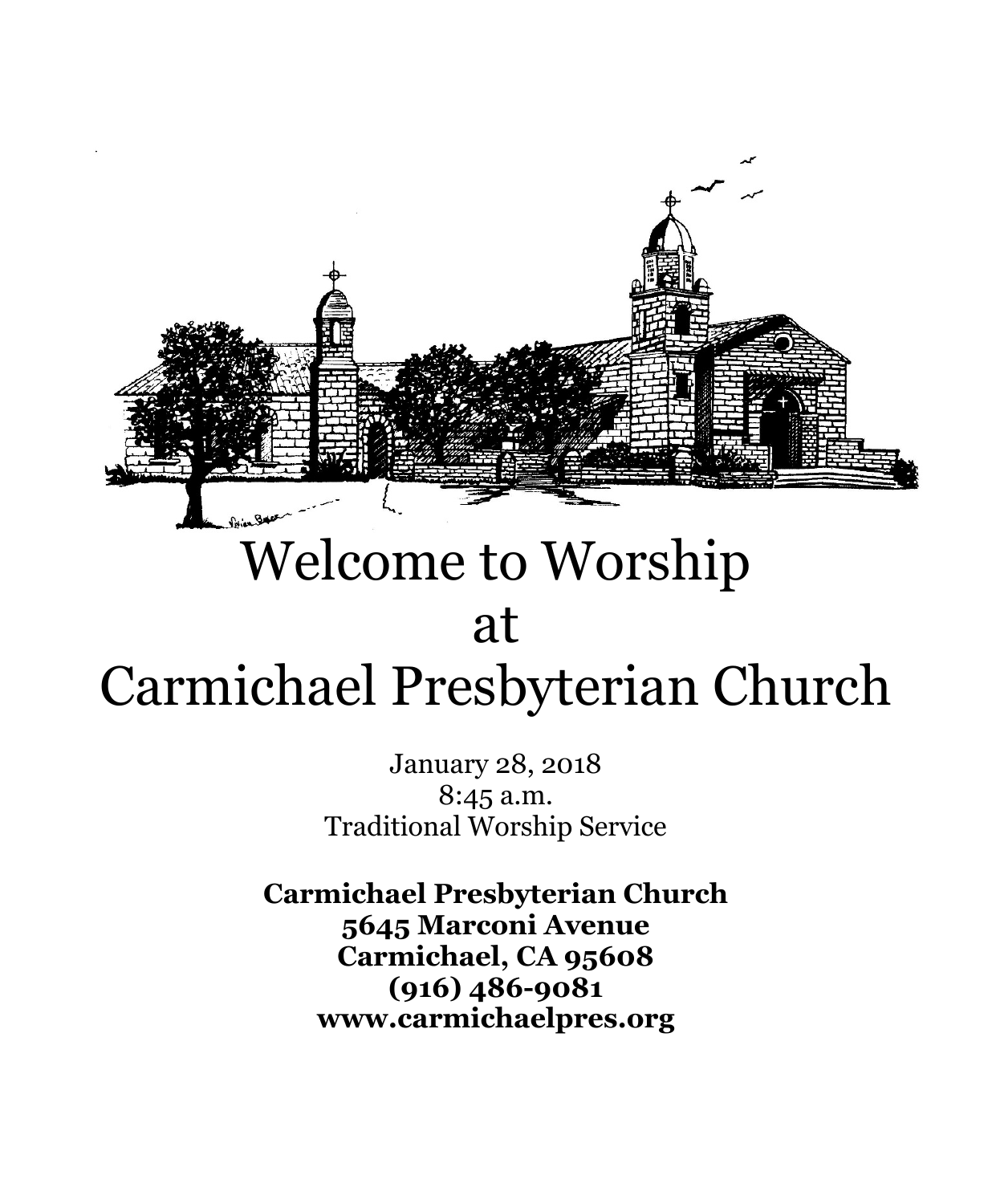#### **CARMICHAEL PRESBYTERIAN CHURCH**

*"A Church of Christ-centered worshipers enthusiastically caring for the diversity of ages, needs and interests, within the fellowship and committed to mission in the Carmichael community and in God's world."*

January 28, 2018 **8:45 a.m.** 

### CALL OF THE BELL

PRELUDE "The Peace of Christ" arr. Wagner Carillon Marti Wallace, Director

*(Please observe the Prelude as a time of quiet reflection)*

\*\* WELCOME Pastor Ivan N. Herman

Registration of Attendance Announcements Greeting One Another

### **LET US WORSHIP GOD**

CHORAL INTROIT "Fairest Lord Jesus" Silesian Melody

Sanctuary Choir \* CALL TO WORSHIP

Leader: Come! Let us give thanks to the Lord with whole hearts.

**People: Fear of the Lord is the beginning of wisdom.**

Leader: Glory be to the One whose wonders are to be remembered.

**People: Fear of the Lord is the beginning of wisdom.**

Leader: The Lord is gracious and full of compassion.

**People: Fear of the Lord is the beginning of wisdom.**

Leader: The Lord feeds the righteous with truth.

**People: Fear of the Lord is the beginning of wisdom.**

Leader: Come! Let us give thanks to God.

\*\* HYMN OF PRAISE "Immortal, Invisible, God Only Wise" No. 263

CALL TO CONFESSION

Leader: The One who pardons, heals, and strengthens all who repent calls us to name our failings and our hopes. Let us confess our sin in the presence of God and one another.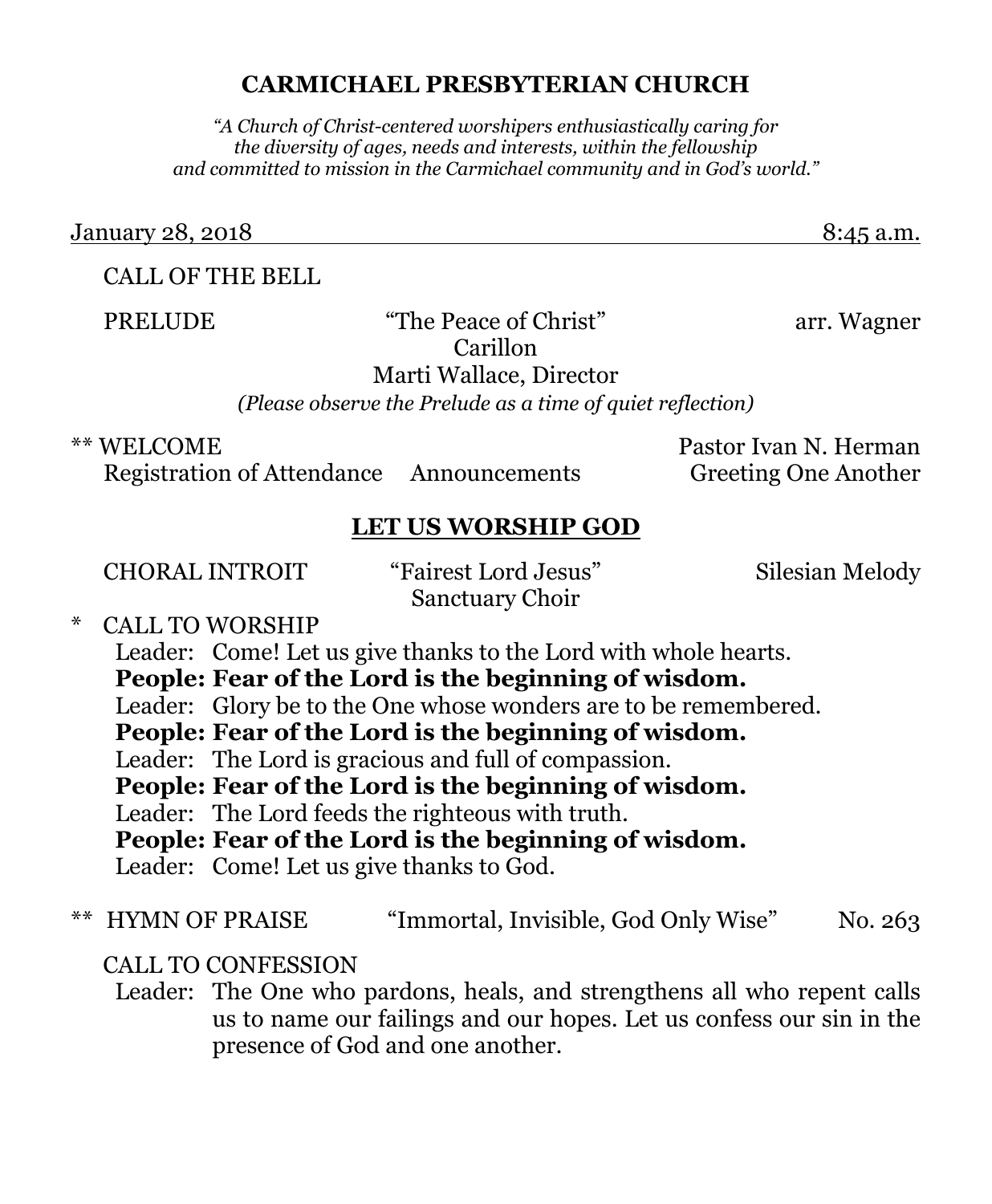#### UNISON PRAYER OF CONFESSION

**Holy and all-powerful God, who commands all spirits, comforts those in distress, and casts out destructive forces, we confess that we are unable to do your will. We protect what is familiar and reject what is unknown. We admire those with courage but excuse ourselves when we falter from the truth. We forget that you are always with us, and that with you all things are possible. Forgive us, lead us, make us new. Remove our desire to heed false prophets and show us your way; in the name of the Father, Son, and Holy Spirit, one God, of us all.**

SILENT PRAYERS OF CONFESSION

#### ASSURANCE OF PARDON

Leader: The God who made you and knows your every thought hears you now and forgives you all your sin.

### **People: We have been redeemed through Jesus Christ, God's Son, our Savior, who is Alpha and Omega, all in all.**

\*\* RESPONSE OF THE PEOPLE "The Gloria Patri" Traditional *Glory be to the Father, and to the Son, and to the Holy Ghost: as it was in the beginning, is now and ever shall be, world without end. Amen, Amen.*

#### **LET US OBSERVE GOD'S PRESENCE**

#### TIME FOR YOUNG PEOPLE

(Following the Time for Young People, children age  $4\text{-}2^{\text{nd}}$  grade may attend Spark in Room 104. Older children may return to their seats.)

## ANTHEM "If You Search with All Your Heart" Courtney

Sanctuary Choir

*When you seek Me, you shall find Me if you search with all your heart. For I know the plans I have for you: plans welfare, not of evil. For I know the plans I have for you: plans of hope and a future. I will bring you out of bondage to the land I have prepared. I will bring you out of bondage, I will bring you home to Me*.

SCRIPTURE LESSON 1 Corinthians 8:1-13

N.T. Page 171

| <b>SERMON</b>      | "Love vs. Knowledge" | Pastor Keith L. DeVries |
|--------------------|----------------------|-------------------------|
| * HYMN OF RESPONSE | "Be Thou My Vision"  | No. 339                 |